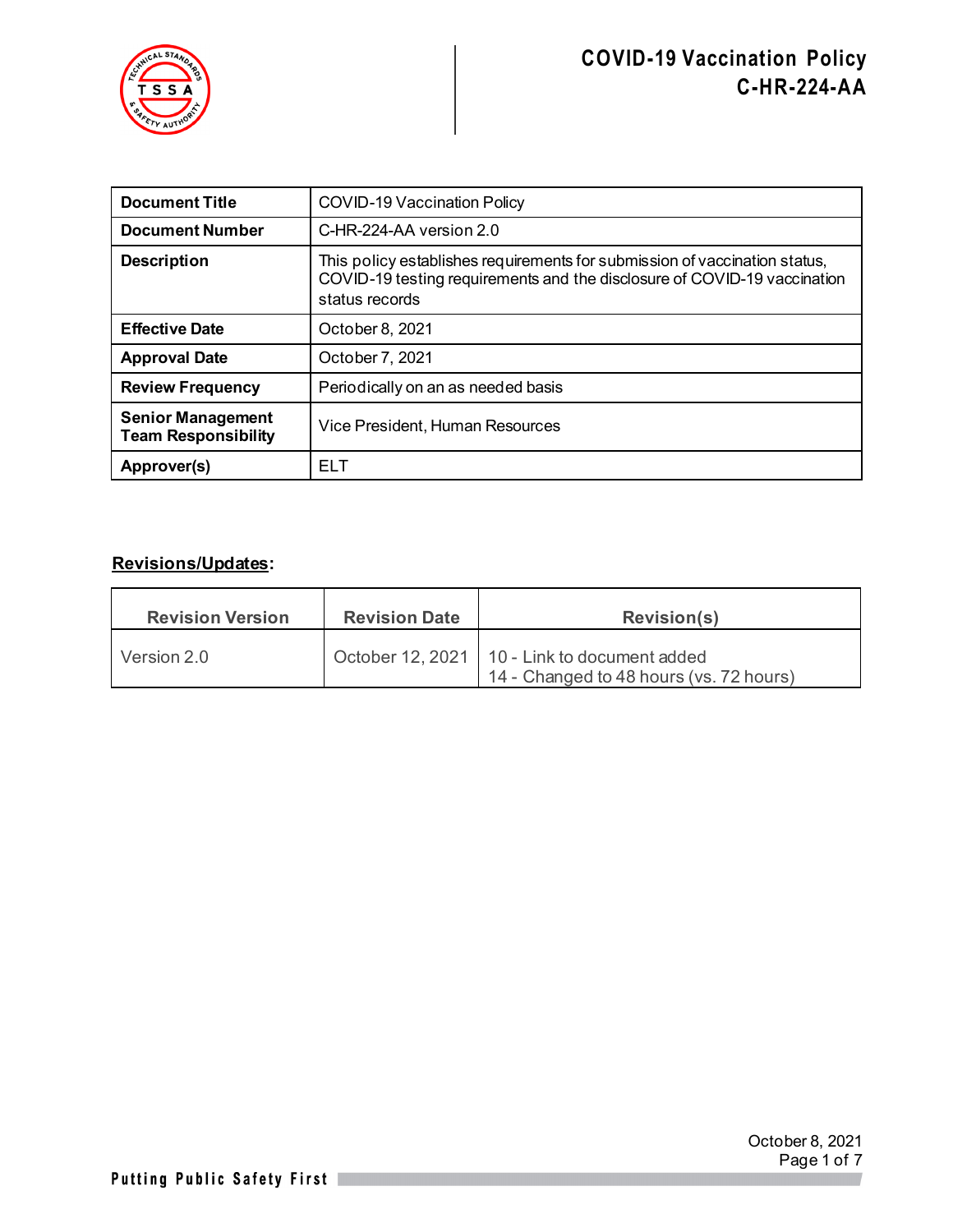## **1. Purpose**

The purpose of this policy is to outline TSSA's position with respect to COVID-19 vaccination of staff, contractors, vendors, visitors and regulated parties. This policy also establishes the parameters of disclosure of vaccination status.

In light of ongoing risks associated with COVID-19, TSSA is releasing this policy in order to continue to protect the health and safety of our workforce and the public we serve.

## **2. Scope**

This policy applies to all staff, contractors, vendors, visitors and regulated parties.

This Policy takes effect on October 8, 2021 and remains in effect until rescinded by TSSA.

# **3. Legislative Framework**

This policy is aligned with the TSSA's general duty under the Occupational Health and Safety Act to take every reasonable precaution to protect its workers and the responsibility to assess the workplace for risks, including that of COVID-19 transmission.

This policy is applied in accordance with the Ontario Human Rights Code, Occupational Health and Safety Act and other applicable legislation.

# **4. Definitions**

- **4.1 Vaccine** means a Health Canada or World Health Organization (WHO) approved COVID-19 vaccine.
- **4.2 Fully Vaccinated:** Having received the full series of a COVID-19 vaccine or combination of COVID-19 vaccines approved by WHO (e.g., two doses of a twodose vaccine series, does not need to be the same vaccine as long as 2 doses have been administered, or one dose of a single-dose vaccine series); and having received the final dose of the COVID-19 vaccine at least 14 days ago.
- **4.3 Vaccination** means inoculation with the Vaccine.
- **4.4 Rapid Antigen Test:** A point-of-care rapid antigen test for the novel coronavirus known as COVID-19 where the test kit has been obtained by TSSA and the test is taken in accordance with rapid antigen screening guidelines.
- **4.5 Staff:** All TSSA employees including managers and on-site contractors.
- **4.6 On-site** means anyone attending the TSSA Head Office, located at 345 Carlingview Drive, Toronto, Ontario M9W 6N9
- **4.7 Exemption:** Where an individual has a medical condition, or religion/creed beliefs as defined in the Ontario Human Rights Code that prevents them from being vaccinated.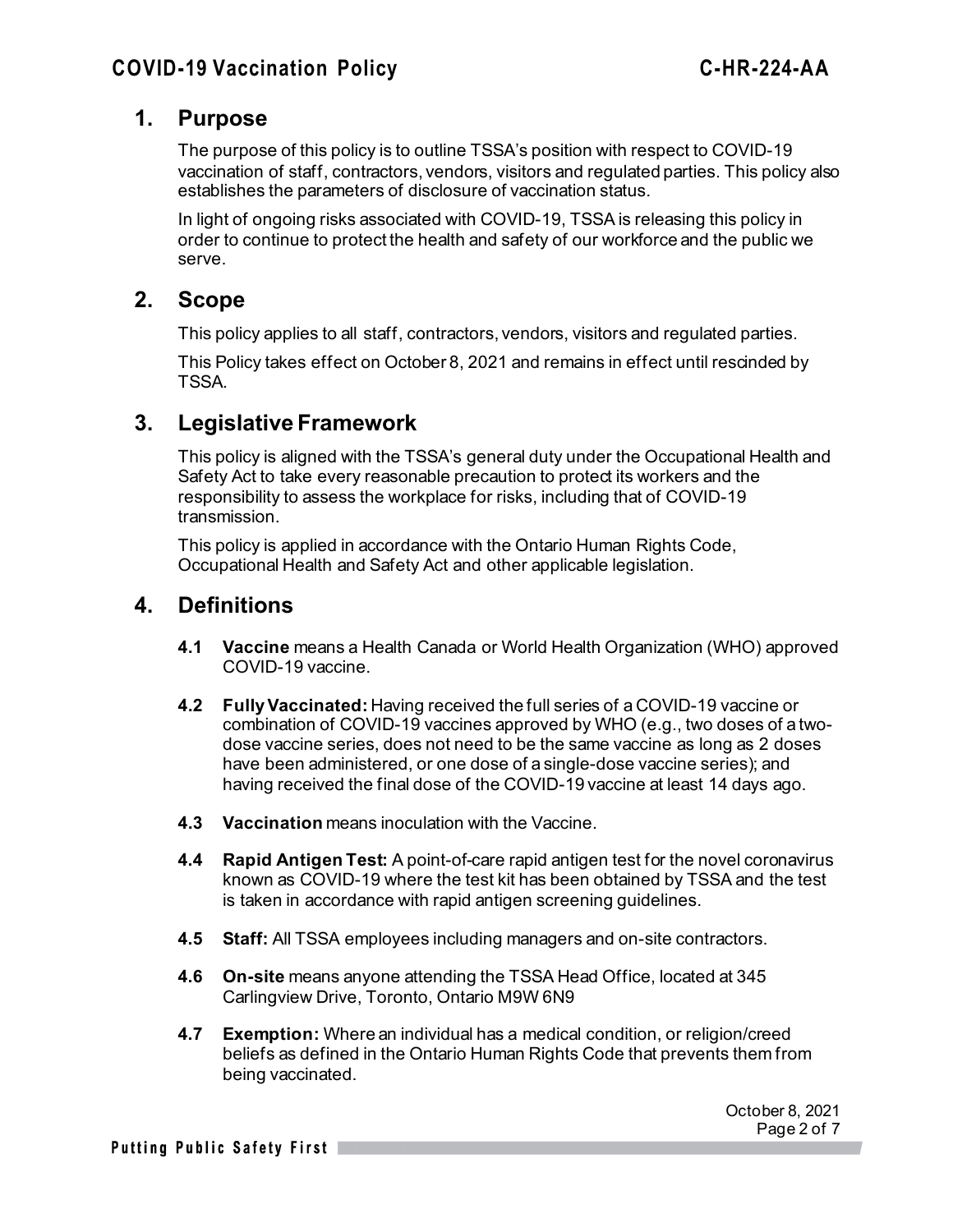# **5. Policy**

- **5.1** Given TSSA's duties and responsibilities under the Occupational Heath and Safety Act (the "OHSA"), including its responsibility to take every precaution reasonable in the circumstances to protect the health and safety of its workers, as well as its general responsibility to promote public safety in Ontario, TSSA strongly encourages all staff to be Fully Vaccinated against COVID-19 as soon as possible, and by no later than October 8, 2021, unless they have an approved exemption on file with TSSA Human Resources.
- **5.2** As directed, all staff must provide proof of vaccination status (i.e. vaccinated or not vaccinated) as soon as possible and no later than October 8, 2021. This allows TSSA to take significant safety measures towards our shared responsibility to prevent and/or protect against the spread of COVID-19.Staff who fail to comply with this requirement will be considered not vaccinated.
- **5.3** In order to be deployed for work, staff who are not Fully Vaccinated will be required to be granted an approved exemption by TSSA Human Resources and must follow directions issued by management which shall include mandatory COVID-19 rapid-antigen testing.

## **6. Responsibilities**

#### **6.1 Managers**

- 6.1.1 Lead by example;
- 6.1.2 Follow all health and safety policies and protocols;
- 6.1.3 Comply with mandatory COVID-19 rapid-antigen testing requirements, if applicable;
- 6.1.4 Complete any required education or training about COVID-19, including vaccinations and safety protocols, if applicable;
- 6.1.5 Comply with all applicable legal obligations, including with respect to public health measures such as physical distancing, daily screening, wearing a mask, staying home if sick and/or have COVID-19 symptoms, and getting COVID-19 PCR test where appropriate and as directed by management;
- 6.1.6 Ensure staff complete any required education or training about COVID-19, including regarding vaccinations and safety protocols;
- 6.1.7 Effective immediately, only schedule Fully Vaccinated employees to hospitals, long-term care facilities, retirement homes and post-secondary institutions. For all other locations, all employees may be scheduled provided they are in compliance with this policy, or any future COVID-19 related-policy, in all other aspects. Scheduling decisions shall take into consideration any third-party vaccination requirement and shall be at the discretion of the management.
- 6.1.8 Abide by TSSA confidentiality requirements. Disclosure of an employee's vaccination status may be made to regulated and non-regulated parties,

October 8, 2021 Page 3 of 7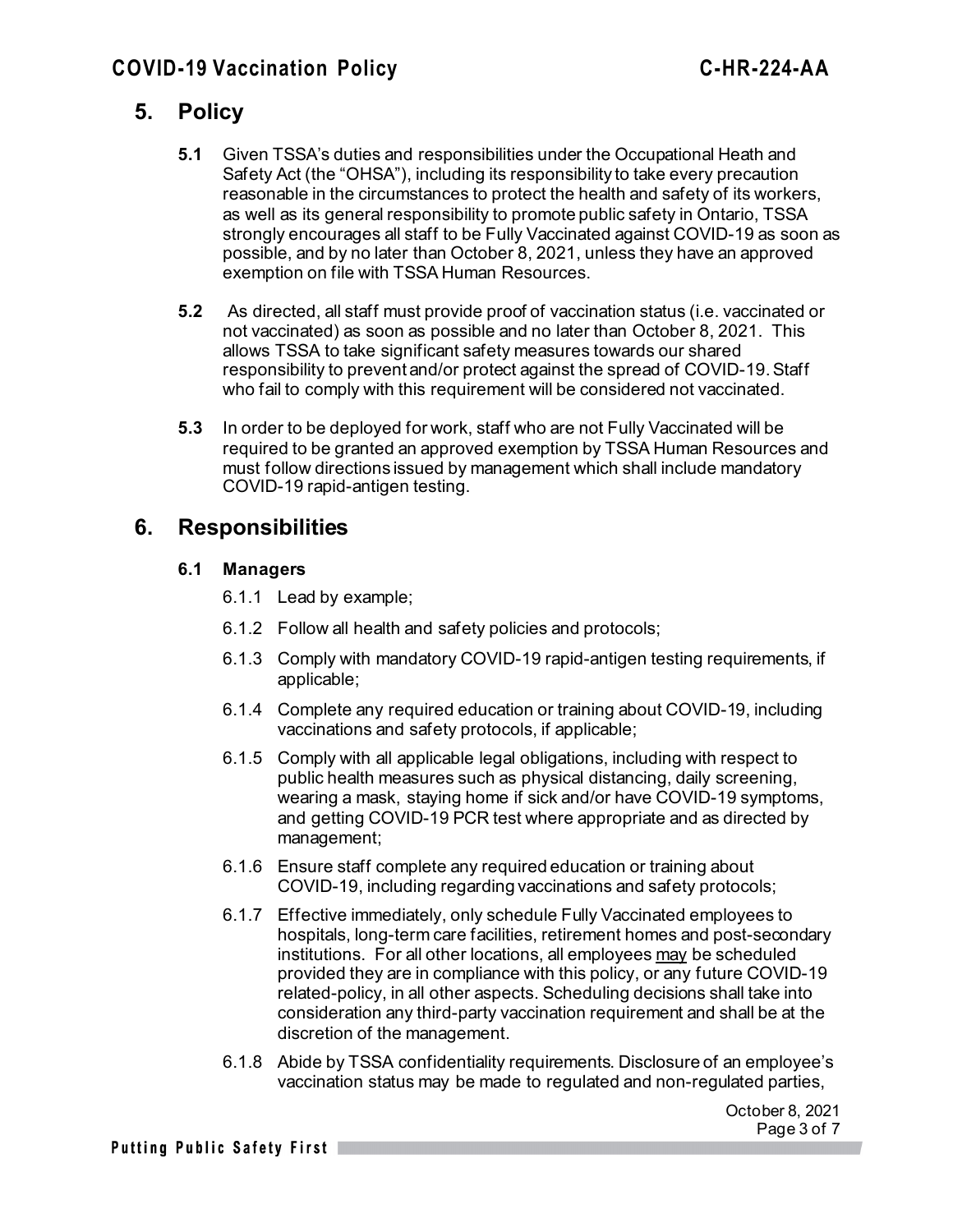or to TSSA staff, or as required by law, in order to comply with a COVID-19 policy or safety direction, and only in cases where TSSA has obtained employee consent for disclosure.

#### **6.2 Employees and On-Site Contractors**

- 6.2.1 Follow all health and safety policies and protocols;
- 6.2.2 Comply with mandatory COVID-19 rapid-antigen testing requirements, if applicable;
- 6.2.3 Complete any required education or training about COVID-19, including vaccinations and safety protocols; and
- 6.2.4 Comply with all applicable legal obligations, including with respect to public health measures such as physical distancing, daily screening, wearing a mask, staying home if sick and/or have COVID-19 symptoms, and getting COVID-19 PCR test where appropriate and as directed by management.

#### **6.3 Human Resources (including Health & Safety)**

- 6.3.1 Ensure that vaccination receipts, consent forms and proof of exemption letters have been uploaded in the system and are kept confidential.
- 6.3.2 Maintain a current listing for managers and Work Force Planning to be able to schedule employees at hospitals, retirement homes, long-term care facilities, post-secondary institutions, and other places as may be applicable.
- 6.3.3 Enrol staff in mandatory education sessions and keep records up to date and complete.

## **7. Vaccine Administration**

Staff are responsible for scheduling and obtaining all recommended doses of a Health Canada approved vaccine. The vaccine may be obtained during regularly scheduled work hours contingent on supervisor approval and scheduling needs.

## **8. Non-Compliance**

TSSA will do it's best to assist staff who are not Fully Vaccinated to carry out their work duties. However, if TSSA staff is unable to perform their duties based on their status as not Fully Vaccinated, staff will be put on an unpaid leave of absence until such time as work is available.

## **9. Vaccine Information and Disclosure**

- **9.1** Staff are required to provide vaccination information and status to Human Resources by no later than October 8, 2021.
- **9.2** Accessing and uploading vaccine receipt instruction can be found [here](https://iconnect.tssa.org/LatestNews/tabid/92/ArticleID/2666/COVID-19-Information-and-Resources-Hub.aspx).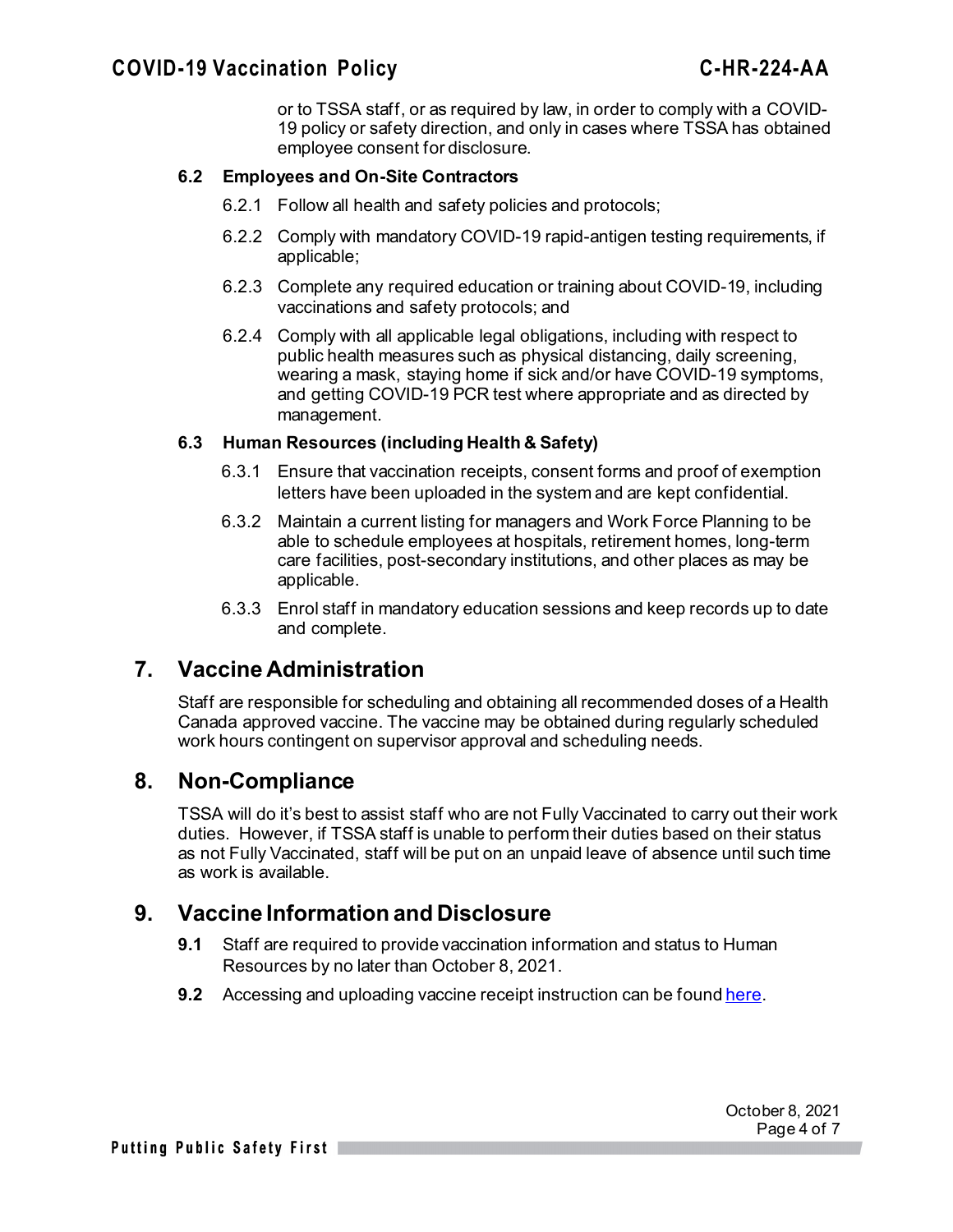## **COVID-19 Vaccination Policy C-HR-224-AA**

- **9.3** Staff who provide false information to TSSA regarding vaccination or COVID-19 testing shall be subject to discipline, which may include termination of employment or contract.
- **9.4** Staff who have received only the first dose of an accepted vaccine shall comply with the mandatory COVID-19 rapid testing requirement until they are Fully Vaccinated.
- **9.5** Staff will be asked to sign a consent form to allow TSSA to disclose vaccination status to Management, Legal and the Work Force Planning team. This will allow TSSA to comply with various vaccination mandates and policies implemented in our regulated and non-regulated sectors. This information will be strictly controlled by TSSA in a manner consistent with TSSA's Access and Privacy Code and applicable privacy law.

**Note:** The decision to ask for disclosure at this time is in further support of TSSA's obligation to provide a safe and healthy workplace and will help TSSA make data-driven decisions in assessing risk and implementing hazard controls. By collecting this data, TSSA will have accurate and reliable data in which to determine next steps in maintaining the safety of the workplace from the hazard of COVID-19. This information may be disclosed to Management, Legal and the Work Force Planning team in order to schedule work and respond to other organization's vaccination attestation requirements.

TSSA is aware that this information is sensitive and is committed to collecting only the minimal amount of information necessary to assist in its COVID-19 workplace risk assessments and developing appropriate response strategies.

## **10. Employees working in close proximity**

Staff are frequently required to work in close proximity (within 6 feet or 2 metres for more than 15 minutes) with industry contractors or other regulated parties. Any contractor or other regulated party who is performing work under these circumstances with TSSA staff must comply with any written direction from the relevant Statutory Director regarding mandatory vaccination or COVID-19 mitigation factors, or in the absence of written direction, must submit to TSSA by attestation form that they are either Fully Vaccinated or have received a negative rapid-antigen test or negative PCR test within 48 hours of beginning the work. The attestation form, which can be downloaded [here](https://www.tssa.org/en/elevating-devices/resources/2021-10-15-Letter-of-Attestation-for-Compliance---COVID-19.pdf) and should be emailed to [TSSAHR@tssa.org.](mailto:TSSAHR@tssa.org)

## **11. Approved Exemptions**

- **11.1** Staff who are not able to obtain a COVID-19 vaccine must apply to TSSA Human Resources for an approved exemption by uploading the following to e-HR by no later than October 8, 2021:
	- Written proof of a medical reason, provided by a physician or registered nurse in the extended class that sets out a documented medical reason/s for not being Fully Vaccinated against COVID-19, along with the effective time period for the medical reason; or
	- Letter from a Religious Leader supporting the request for a creed/religious exemption.

October 8, 2021 Page 5 of 7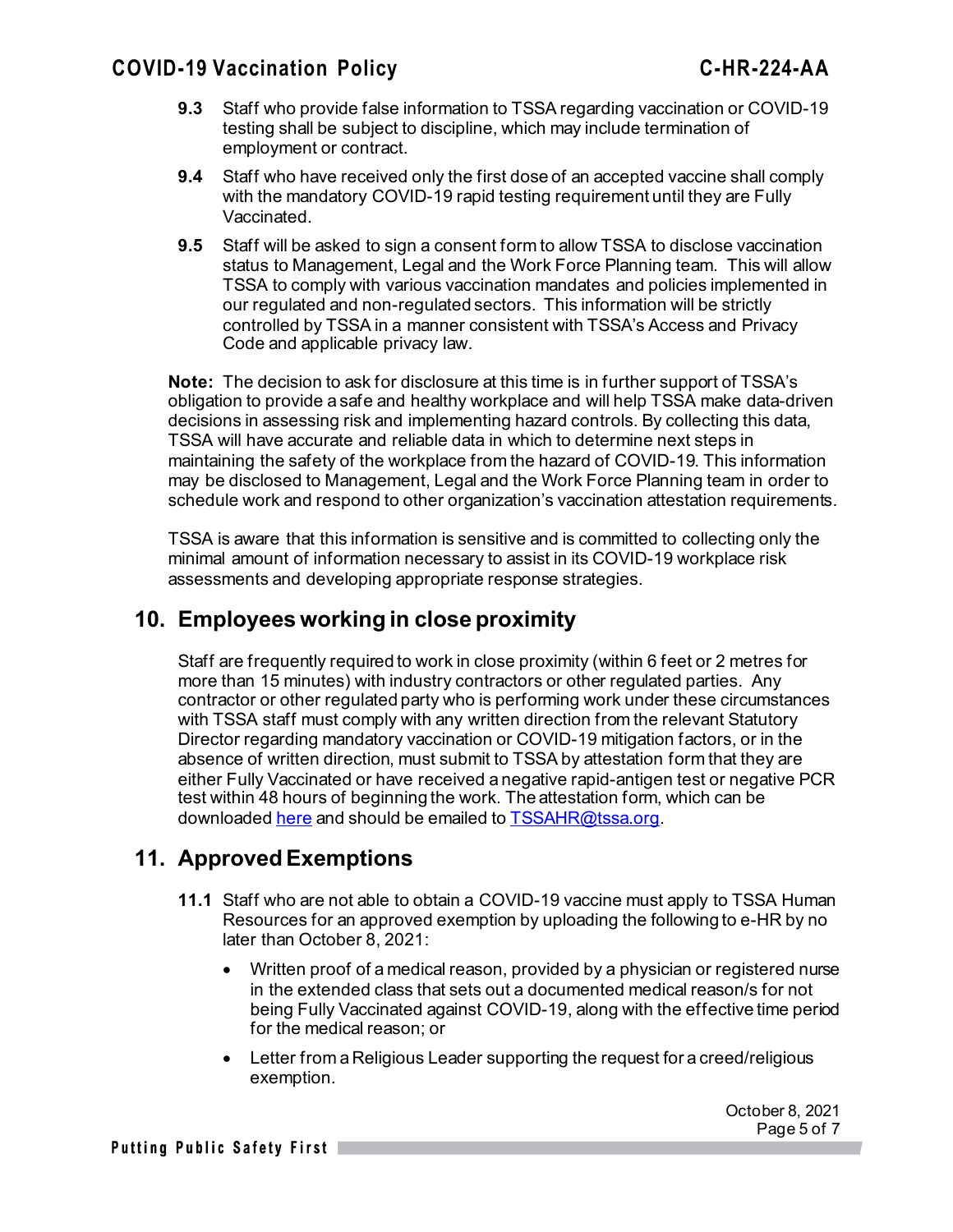## **COVID-19 Vaccination Policy C-HR-224-AA**

- **11.2** TSSA will consider on an individual basis requests from staff for exemptions on medical grounds and/or because of their creed/religion.
- **11.3** Only those staff with a medical and/or creed/religious exemption will be considered for an accommodation. TSSA reserves the right to have the note reviewed by an applicable medical specialist. TSSA reserves the right to make the appropriate inquiries to verify the authenticity of a creed/religious-based claim.
- **11.4** After receipt of a staff member's request for exemption, TSSA will review the documentation submitted and, if the exemption is approved, engage in an interactive process with staff to clarify the nature of the request, determine exemption eligibility, and identify potential reasonable accommodation (with assistance from his/her supervisor). Accommodations will be granted where they do not create an undue hardship for TSSA and/or do not pose a direct threat to the health or safety of others in the workplace and/or to the employee.
- **11.5** To continue to protect the health and safety of the TSSA community, at the sole discretion of TSSA, staff with an approved exemption may be accommodated through other preventative measures.

## **12. Unvaccinated Staff**

- **12.1** Any TSSA staff member who is not vaccinated, or not Fully Vaccinated and not exempt (see exemptions above), shall be required to complete an educational session about the benefits of COVID-19 vaccination.
- **12.2** After completing the on-line education session, all staff who remain not vaccinated, not Fully Vaccinated, or are not exempt shall participate in TSSA's Rapid Testing Program. Full details about rapid antigen testing requirements and processes, which will be supported by TSSA, will be shared with affected employees and contractors. Staff are required to comply with all testing requirements and processes, including providing proof of testing results to TSSA.
- **12.3** In the event of a positive rapid antigen test, staff are required to follow current Ontario Health care directives including undertaking any additional testing as required and quarantining as required by Ontario Health.

## **13. Exempted Staff**

All staff who are exempt shall participate in TSSA's Rapid Testing Program, as required by and at the sole discretion of Management. These exempt staff will be required to produce rapid antigen test results as directed. Full details about rapidantigen testing requirements and processes, which will be supported by TSSA, will be shared with affected staff.

## **14. External Contractors, Vendors, Visitors, and Regulated Parties**

All Contractor, Vendors, Visitors and/or Regulated Parties who attend TSSA premises must provide proof to TSSA by attestation that they are:

1) Fully Vaccinated; or